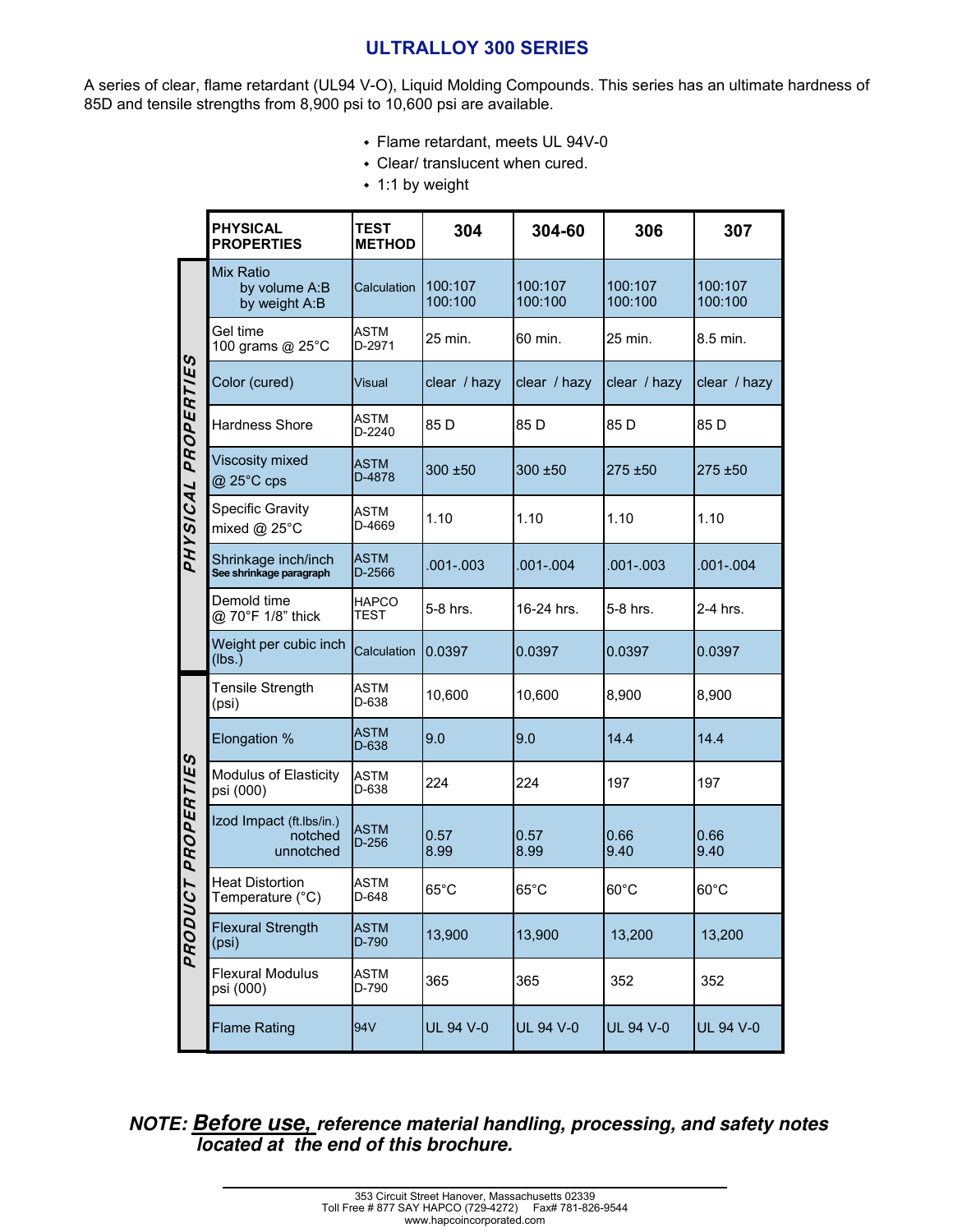# **ULTRALLOY SERIES**

# *MATERIAL HANDLING, PROCESSING & SAFETY NOTES*

## *POSTCURE:*

For maximum HDT and maximum physical properties, products should be post cured immediately after initial cure, 80ºC for 8-24 hours for rigid materials and 60-65ºC for 8-24 hours for flexible materials. Some post cure conditions may vary from above for certain materials. Contact Hapco for specific recommendations.

## *DEMOLD & CURE TIMES:*

Demold and final cure time can be accelerated with the addition of postcure heat 100-175°F (38-79°C) . To retain working life, heat the mold not the material for best results. Increasing the mold temperature to 80-100°F (26-38°C) will accelerate demold and cure times by up to 50%. For full cure polymers require at least 7-10 days. Final cure for faster gel materials (3-6 minute gel) is 3-7 days. Please be aware that size and mass effect demold and cure times. The customer and geometry will ultimately determine demold time.

#### *HARDNESS NOTE:*

 The hardness progresses more slowly in the longer working life systems. The hardness progression can be accelerated by using the faster version or by curing with mild heat. Hardness and cure progress will be retarded, slowed down, when the temperature falls below 70°F.

## *SURFACE PREPARATION TO PREVENT ADHESION:*

To prevent adhesion to the mold, use a GREASE-IT release agent. The following are recommended: GREASE-IT II, GREASE-IT IV, GREASE-IT V, GREASE-IT WAX P, or GREASE-IT WAX LT, use GREASE-IT FDG when a Food & Drug grade release is required. For best results, apply in a few thin coats, drying between coats. Porous surfaces, i.e. wood, plaster, etc, must be sealed thoroughly before release is applied. Use multiple coats of a good coating, such as: a high grade lacquer or urethane lacquer.

## *SURFACE PREPARATION FOR ADHESION:*

For applications where adhesion is desired, the surface must be cleaned, abraded and dried. Sandblasting and mechanical roughing are the preferred ways of abrading surfaces to be bonded. For added adhesion to metals, use Primer 200 and for added adhesion to plastic, use Primer 810. Make sure all surfaces are clean, dry, and free from moisture.

# *COLD TEMPERATURES:*

**CAUTION - COLD TEMPERATURES** - Part A may freeze or crystallize in cold temperatures. Part A may appear to be striated, thicken, or solidify. This situation can easily be corrected. Place the cover on the Part A loosely (do not seal) and place in an oven set at 170-180°F (77-83°C) for 3-6 hours and for drums heat for 6-12hours. Reseal, allow to cool and then mix thoroughly.

#### *MIXING:*

#### *IMPORTANT: Before each use, mix Part B thoroughly, when pigmented, before proportioning out the required amount.*

Components may separate and should be mixed before each use. Mix, only when ready to use, by adding the curing agent to the resin portion and blending together thoroughly. Be sure to scrape and stir in all material sticking to the sides and bottom of the mixing container. Do not use paper containers or wooden mixing sticks. They may contain moisture. For best results, use plastic or coated containers, and metal or plastic sticks.

#### *MACHINE MIXING AND DISPENSING:*

Use HAPCO'S *RAPID*FIL, *MINI*FIL, and/or *RAPID*SHOT Dispensing Equipment for fast, reliable, and efficient dispensing.

#### *CASTING:*

Pour in a thin unbroken stream into the lowest point in the cavity or mold. This will help break up some of the air entrapped during mixing.